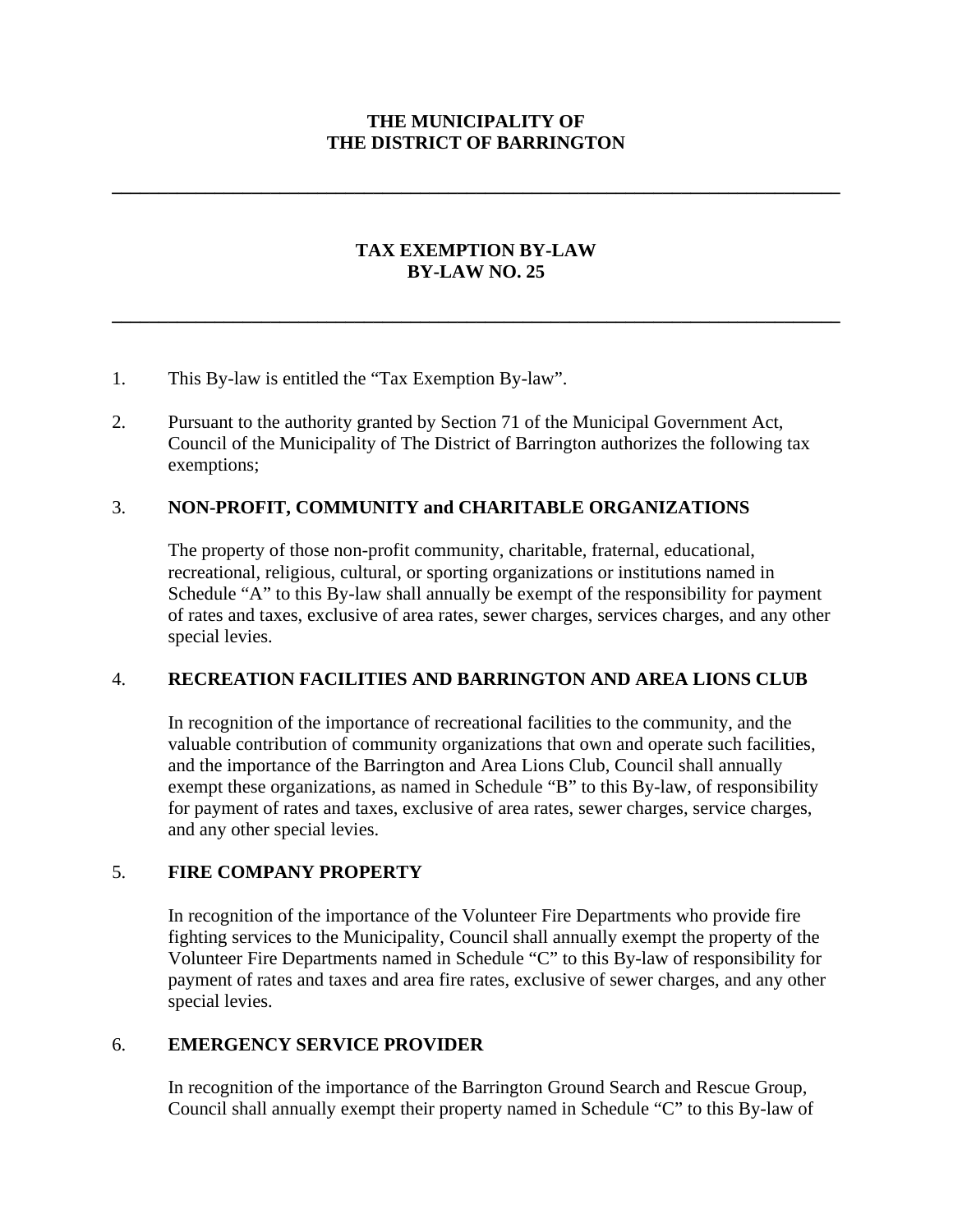responsibility for payment of rates and taxes and area fire rates, exclusive of sewer charges, and any other special levies.

# 7. **HISTORICAL SOCIETIES**

The property of Historical Societies, including both museums and properties owned by and used for the purpose of raising funds for the operation and maintenance of a museum, as named in Schedule "D" to this By-law shall be exempt from the responsibility of payment of rates and taxes, exclusive of area rates, sewer charges, service charges and any other special charges.

- 8. Section repealed June 11, 2003.
- 9. This By-law shall have effect commencing in the municipal taxation year 2002/2003.
- 10. This By-law shall replace the previous By-laws numbered 25, 26, and 29, and the previous Policy 31 - Tax Relief - Recreational Facilities all of which shall be repealed upon the coming into effect of this By-law.

Amended by Council January 10, 2011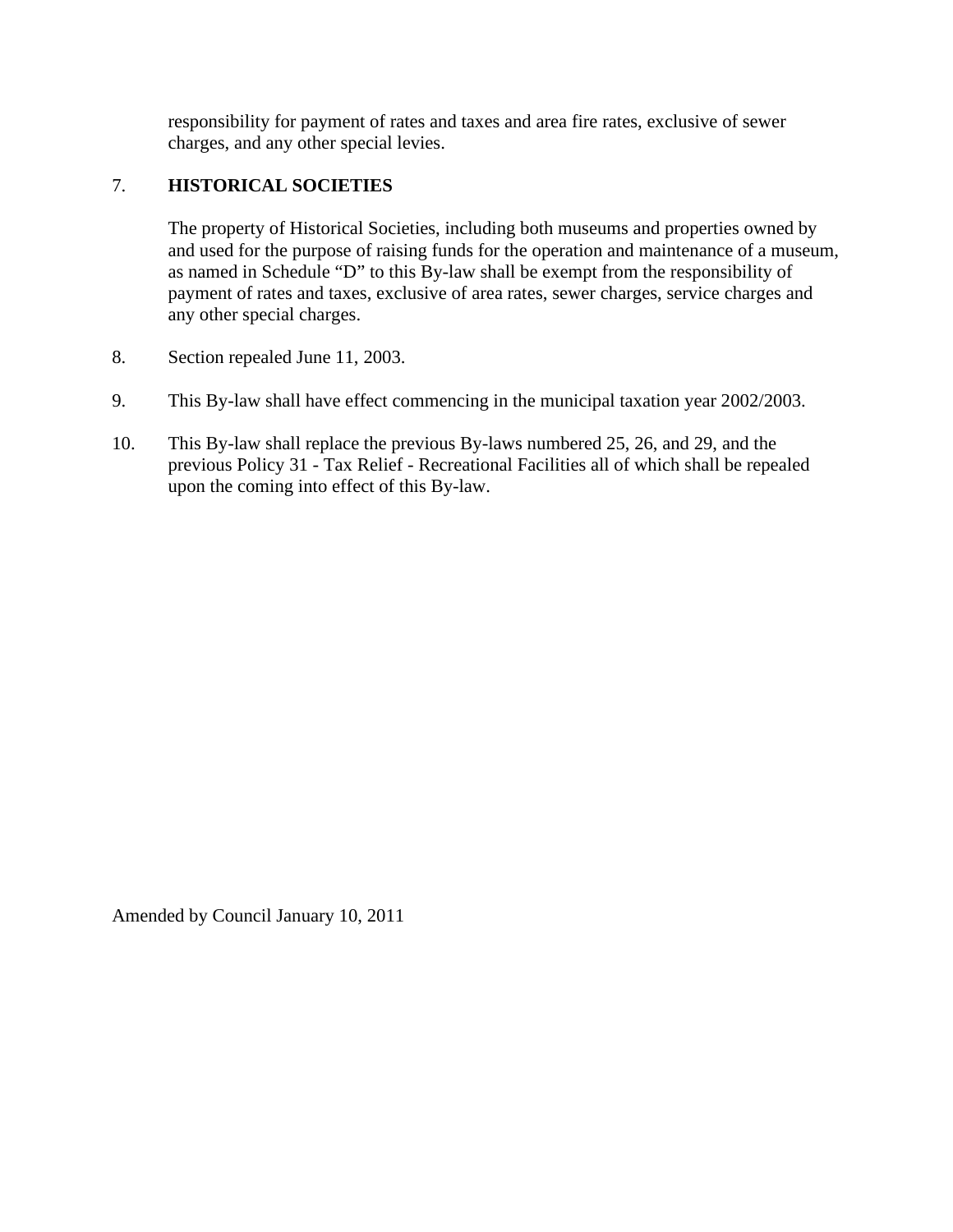### **SCHEDULE "A"**

# **NON-PROFIT, COMMUNITY and CHARITABLE ORGANIZATIONS**

| <b>ORGANIZATIONS</b>                                                                   | <b>ASSESSMENT</b><br><b>ACCOUNT</b> |
|----------------------------------------------------------------------------------------|-------------------------------------|
| Falls Point Fisherman's Haven                                                          | 08422273                            |
| <b>Newellton Community Hall</b><br>Land and Hall, Newellton                            | 03498662                            |
| Trustees of Centreville & N.E. Point Community Hall<br>Hall and Land, North East Point | 04682742                            |
| Trustees of Stoney Island Community Club<br>Community Hall and Land, Stoney Island     | 04684362                            |
| Goodwill Club<br>Club Hall and Land, Barrington                                        | 01737325                            |
| Philadelphia Masonic Lodge<br>Lodge Hall and Land, Barrington Passage                  | 03747824                            |
| Green Hill Senior Citizens Club<br>Hall and Land, Upper Port LaTour                    | 05092841                            |
| <b>Woods Harbour Community Centre Association</b><br>Hall and Land, Woods Harbour      | 10502160                            |
| Wesley Heritage Community Seniors Association<br>Lot 1 Barrington - former church      | 00760412                            |
| Agape Café Youth Ministry                                                              | 01612204                            |
| <b>Clyde Area Community Centre Association</b>                                         | 03788687                            |

Amended by Council May 14, 2007 Amended by Council January 10, 2011 Amended by Council March 24, 2014 Amended by Council March 24, 2014 Amended by Council August 28, 2017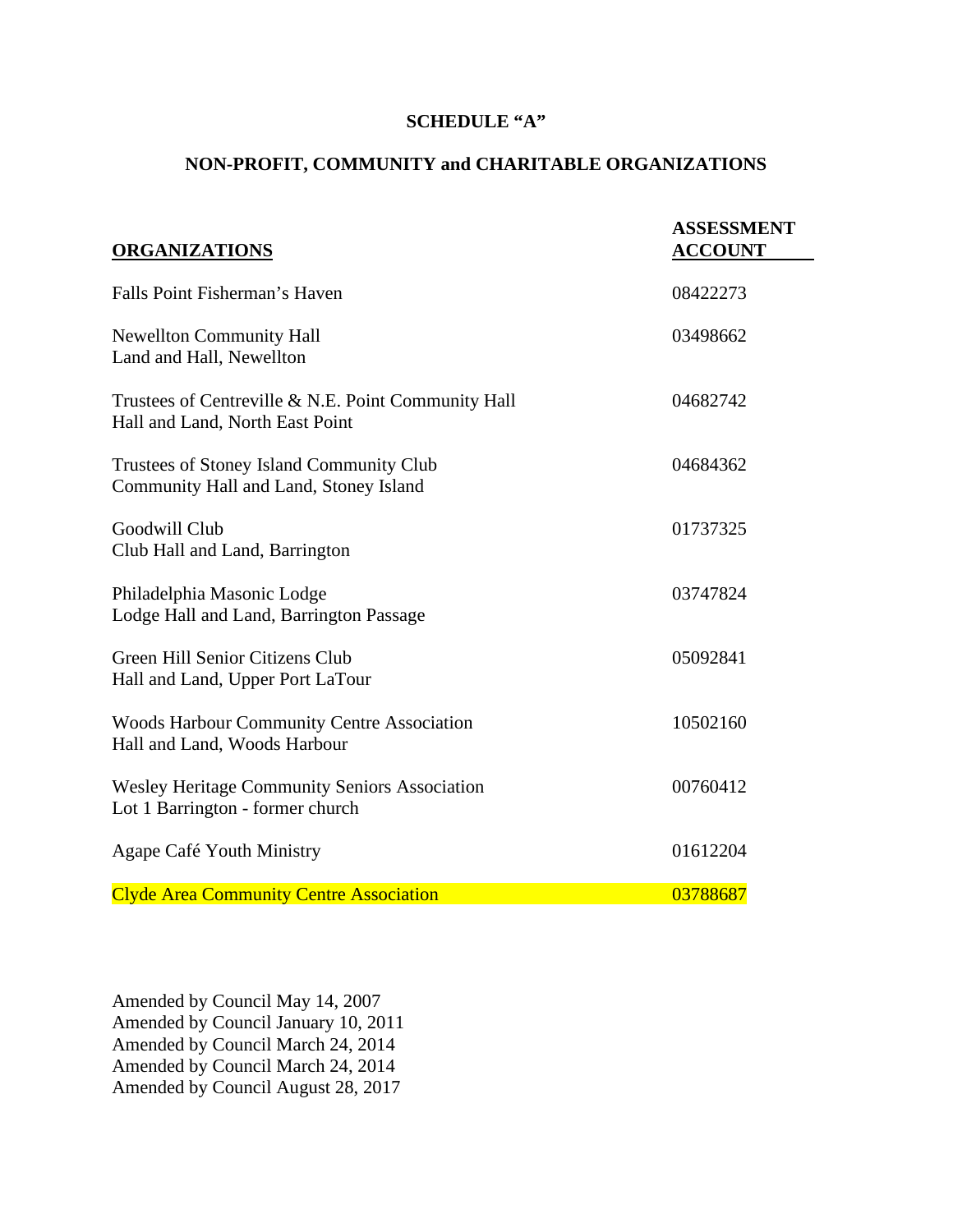## **SCHEDULE "B"**

# **RECREATIONAL FACILITIES**

| <b>ORGANIZATION</b>                                                 | <b>ASSESSMENT</b><br><b>ACCOUNT</b> |
|---------------------------------------------------------------------|-------------------------------------|
| Clubhouse Playground Association                                    | 03526186                            |
| <b>Shag Harbour Baseball and Recreation Association</b>             | 04225635                            |
| Bear Point Rifle Club                                               | 00251801                            |
| Wayne Perry Memorial Park Association                               | 03639258                            |
| Barrington Area Lions Club<br>Lions Hall and Land, Barrington       | 00227617                            |
| <b>Woods Harbour Ball Field Society</b><br>Woods Harbour Ball Field | 04999088                            |

Amended by Council May 14, 2007 Amended by Council January 10, 2011 Amended by Council February 25, 2013 Amended by Council April 27, 2015 Amended by Council February 26, 2018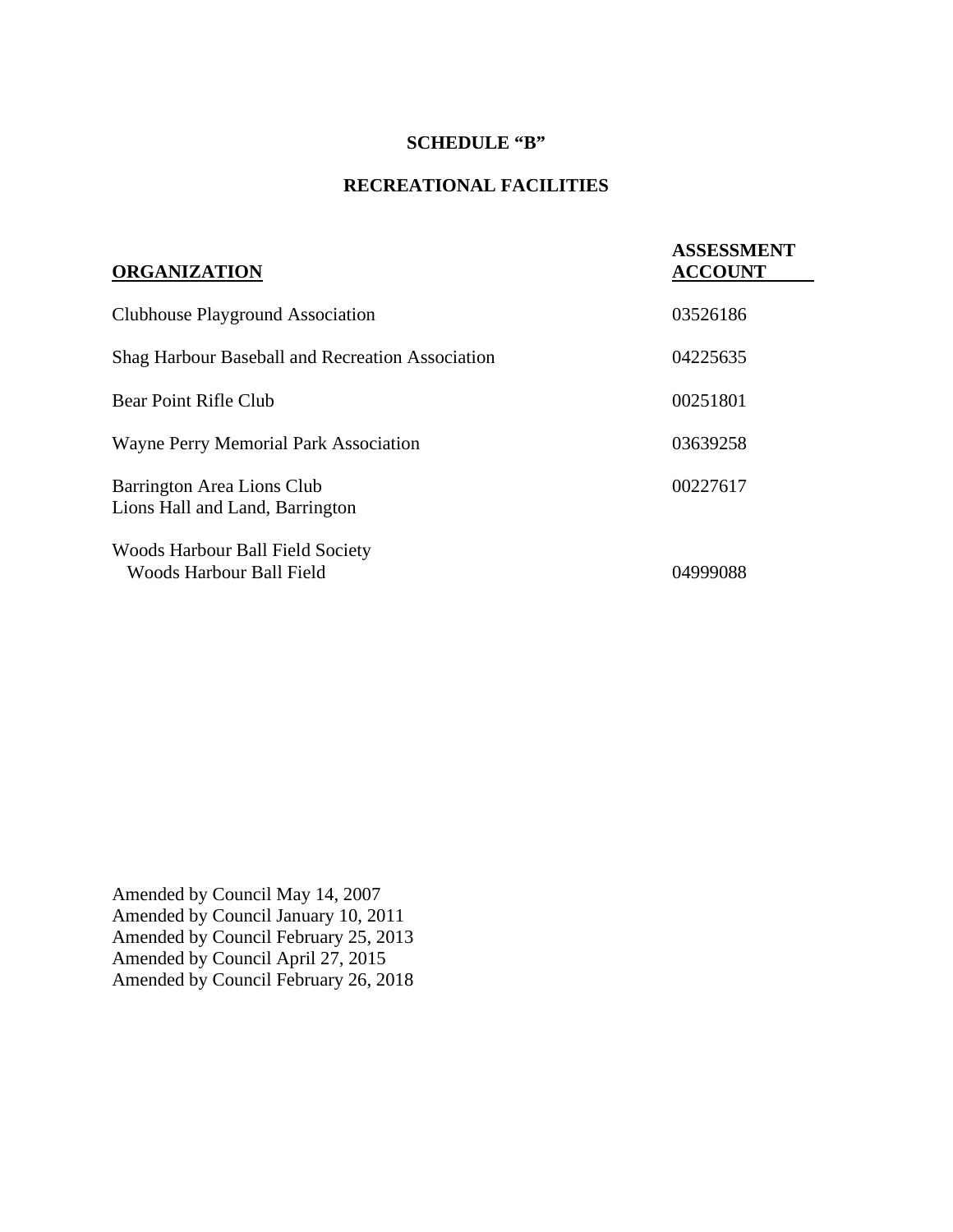## **SCHEDULE "C"**

## **VOLUNTEER FIRE DEPARTMENTS AND EMERGENCY SERVICE PROVIDERS**

| <b>ORGANIZATION</b>                                     | <b>ASSESSMENT</b><br><b>ACCOUNT</b> |
|---------------------------------------------------------|-------------------------------------|
| Barrington/Port LaTour Volunteer Fire Department        | 08441359                            |
| Port Clyde Volunteer Fire Department                    | 03788687                            |
| Wood's Harbour Volunteer Fire Department                | 05002869                            |
| Island and Barrington Passage Volunteer Fire Department | 01935658                            |
| Barrington Ground Search and Rescue Group               | 04682947                            |

Amended by Council January 10, 2011 Amended by Council February 25, 2013 Amended by Council May 25, 2015 Amended by Council August 28, 2017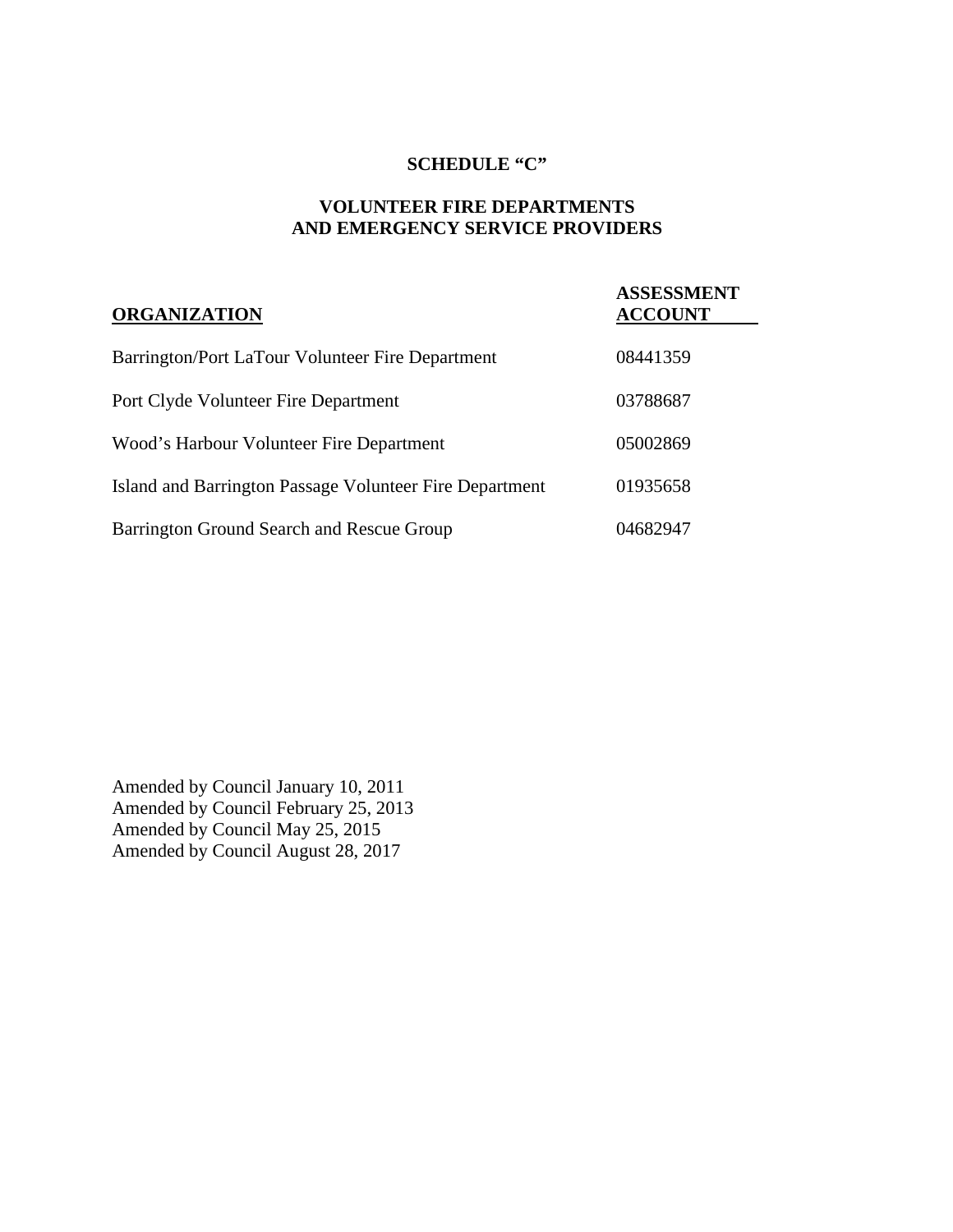#### **SCHEDULE "D"**

### **HISTORICAL SOCIETIES**

| <b>ORGANIZATION</b>                                                                               |                                                  | <b>ASSESSMENT</b><br><b>ACCOUNT</b> |
|---------------------------------------------------------------------------------------------------|--------------------------------------------------|-------------------------------------|
|                                                                                                   |                                                  |                                     |
| Cape Sable Historical Society (2402 Highway No. 3)                                                |                                                  | 00661465                            |
|                                                                                                   | (Seal Island Lighthouse Museum)                  | 03832627                            |
|                                                                                                   | $(2401$ Highway No. 3)                           | 03404919                            |
|                                                                                                   | (Parking/Washrooms - Kiack Brook) 82572439 (PID) |                                     |
| <b>Archelaus Smith Historical Society</b>                                                         |                                                  | 00962198                            |
| <b>Samuel Wood Historical Society</b>                                                             |                                                  | 00198188                            |
| Trustees - United Baptist Church and being property<br>occupied by Chapel Hill Historical Society |                                                  | 00760196                            |
| The Shag Harbour Incident Society                                                                 |                                                  | 04338553                            |

Approved September 12, 2001 Amended by Council June 11, 2003 Amended by Council November 28, 2005 Amended by Council February 25, 2013 Amended by Council March 5, 2013 Amended by Council August 28, 2017